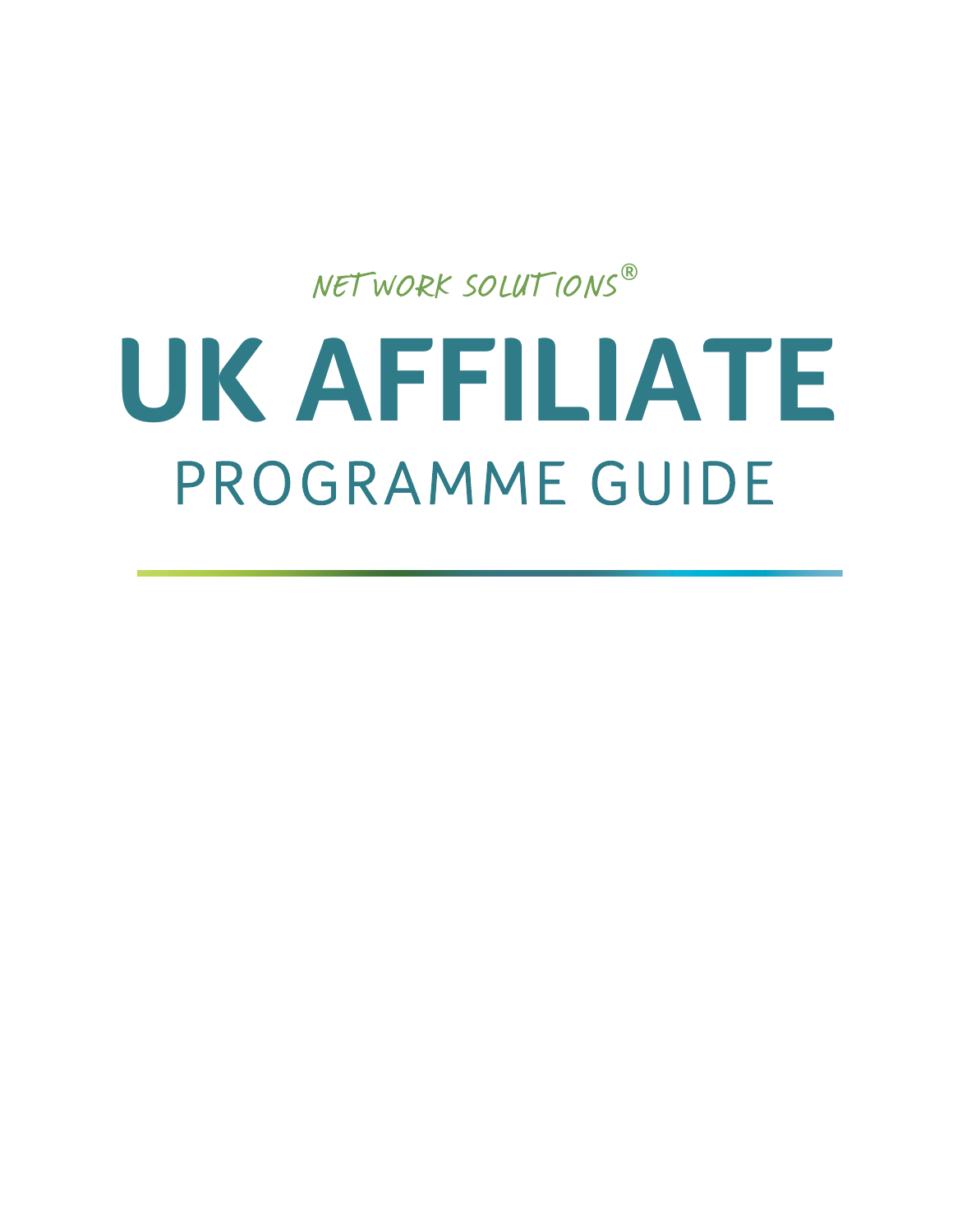

#### **Introduction**

This Affiliate Information Pack is designed to provide UK affiliates with a greater understanding of the Network Solutions<sup>®</sup>, brand and company as a whole and offer information that will help you enhance your campaigns and maximise your earnings as a Network Solutions affiliate.

#### **Network Solutions: Company Overview**

As the Internet has evolved, it has leveled the playing field for small businesses. No matter their size, a small business can now use the Web to gain advantages that at one time only big business enjoyed – such as the ability to reach customers around the globe. The Internet has created a world of opportunities . . .

At Network Solutions, we focus on helping small businesses start and market their businesses on the Web, enabling them to realize their dreams of self-reliance, entrepreneurship, creativity, and financial independence. We pioneered the service for creating and acquiring specific "web addresses" (known as domain name registration), and today offer a full range of Web-related services. In addition to domain name registration, we offer Web site design and hosting, e-commerce solutions, online security products, and search engine marketing and optimization.

#### **Why Choose Us?**

Drawing on our nearly 30 years of experience, we make it simple and affordable for our customers to build and manage an online presence. Customers around the world trust us to manage more than 7 million domains, over 1.5 million e-mailboxes, and more than 350,000 Web sites. Yet while we're a technical services company, we specialize in supporting those who aren't technically savvy. It's one of the things we do best. When we make it easy for small business customers to get online – through our services and unparalleled support – then they have more time and energy to do what they do best.

#### **We "Get" Small Business…**

After all, we've been a small business. We've experienced all of the same types of unique challenges that small businesses face. We've asked the same types of questions; we've pondered the same complex struggles. So, even though we've grown a bit over the last few years, we understand the small business customer like few other companies can or do. And no other company offers the breadth of offerings in the domain registration, Web presence, and online marketing arena that we do; or the dedicated desire to care for, guide, and serve the small business customer at every stage of their growth and development.

[Read Our Customer Testimonials](http://about.networksolutions.com/site/customer-testimonials/)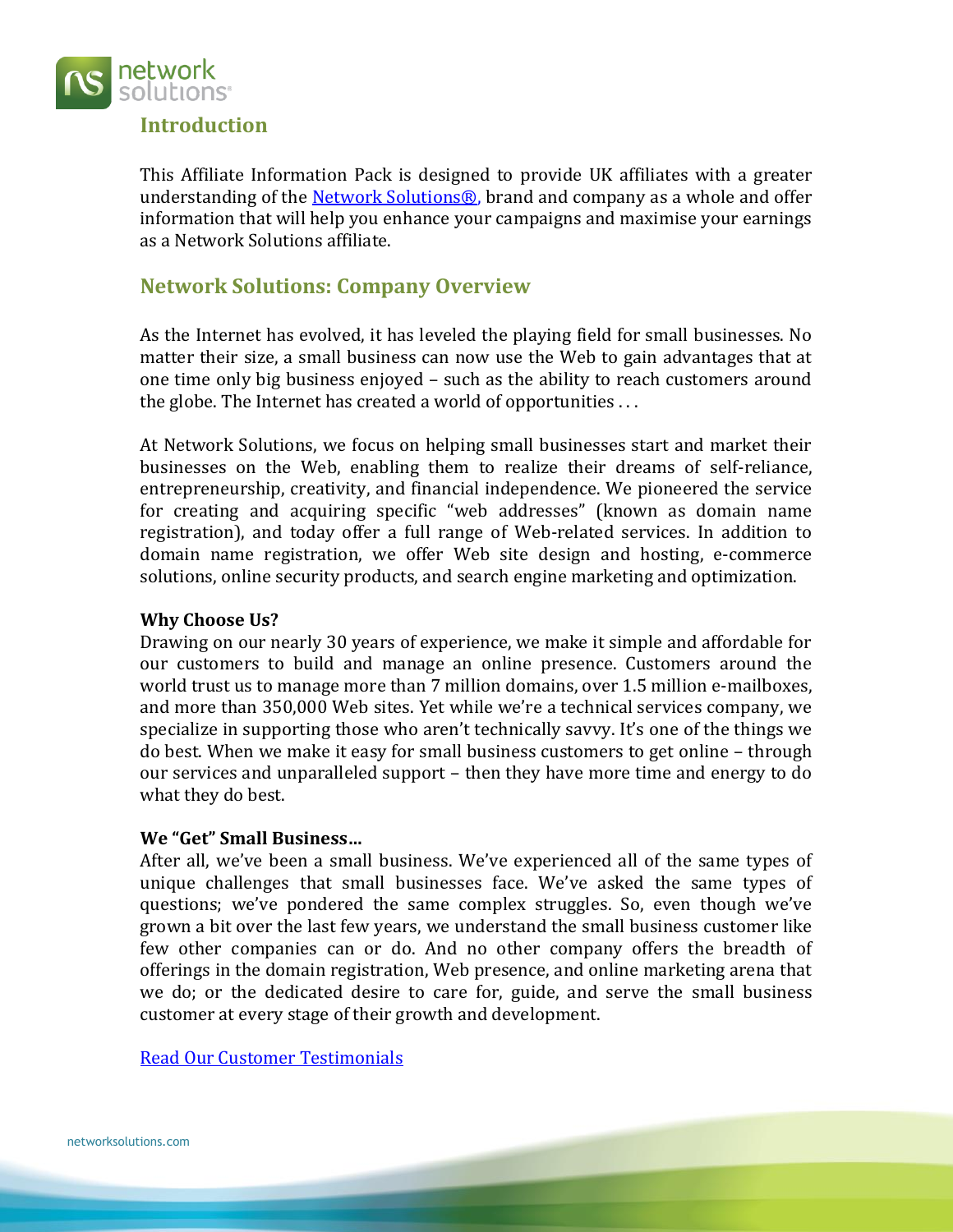

#### **Ownership**

Network Solutions® is a wholly-owned subsidiary of Web.com Group, Inc. (Nasdaq: WWWW), a publicly traded company that is also a leading provider of internet services and online marketing for small businesses. Web.com's family of companies deliver a high quality mix of products and services tailored to meet your individual needs and level of online expertise.

#### **What We Do – Our Products and Services**

#### **Small Business Solutions**

As leaders in Web-based services, our one constant goal has been to help small businesses succeed online. We understand the daily dilemma faced by our customers who wear too many hats. So no matter which Network Solutions® services our customers choose, we make it easy and affordable for them to reach their online goals — regardless of technical skill, experience, or stage in their business lifecycle.

#### **Domain Names**

We are domain name experts. After all, we had the first government contract to assign domain names in 1993. We know that for our customers, a domain name is a valued business asset which represents their image on the Web. With advanced search tools and expert advice, we help our customers find that perfect name.



#### **Email**

Everyone wants a memorable email address; one that says "I'm a professional business person." We make this possible for millions of customers by offering an easy way to match a domain name to an email address.

#### **Web Site Design**

Many small business owners want to do everything themselves. Others need more hand-holding and support. That's why our Web site solutions run the gamut from easy do-it-yourself site building tools to full-service, professional Web site design, creation, and maintenance.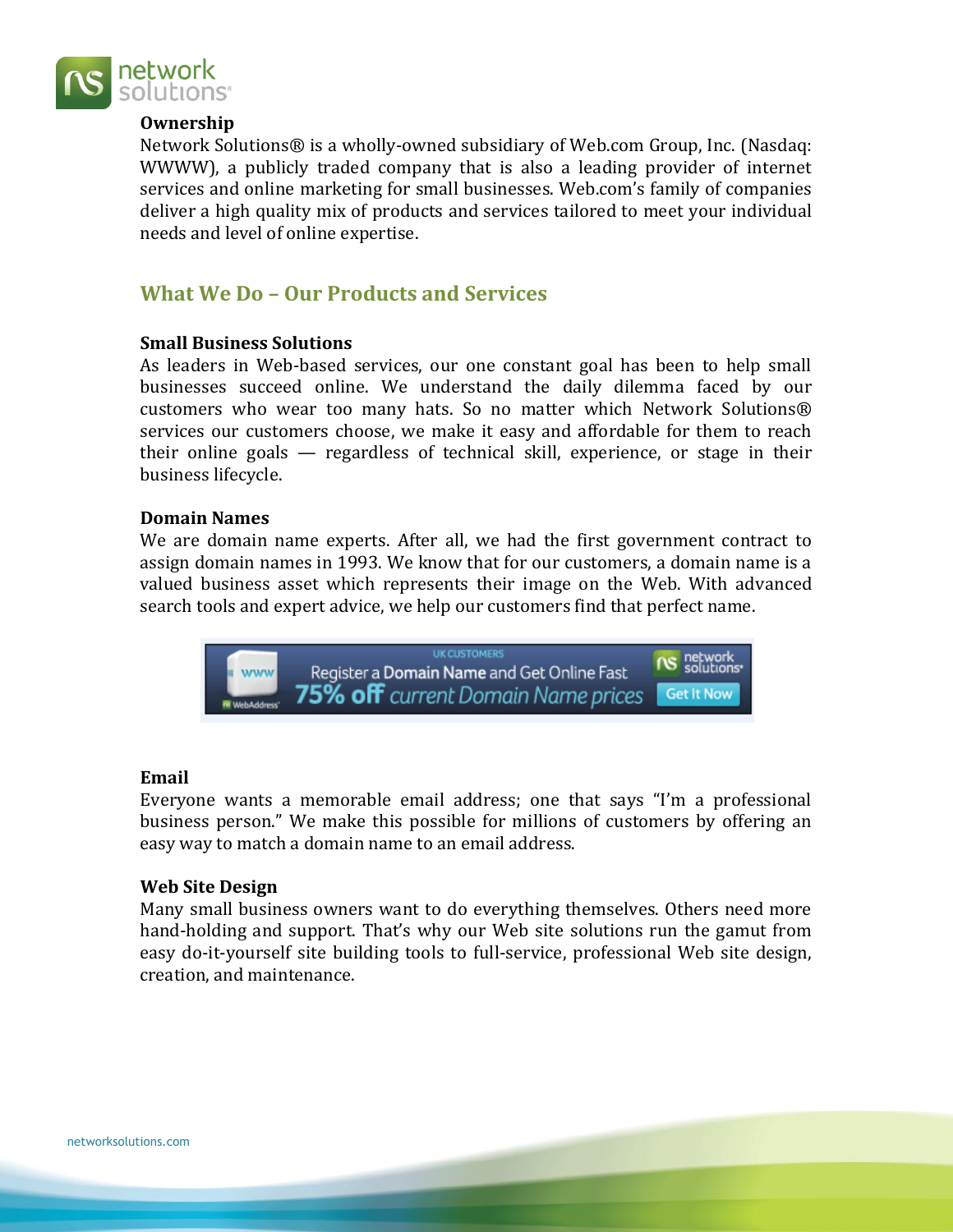

#### **Web Hosting**

Building a Web site is typically the next step after acquiring a domain name. Web hosting, which provides the physical storage of Web site content, makes this happen. We offer Unix® Web hosting with a confirmed and tested greater than 99.99% uptime rating.\* This unsurpassed reliability helps our customers trust us to get them online and keep them online.



#### **E-Commerce**

For the small business owner, opening an online store can be their ticket to success – when done right. Our customers can achieve this dream with our guidance and support every step of the way. And we're one of the few companies that take no transaction fees in return.

#### **Online Marketing**

Through our expert online marketing services, we help our customers get found online so they can ultimately get more business. We continually refine our processes and train our search engine optimization analysts on new methods designed to improve the search results for our customers.

#### **Web Site Security**

Online safety is top of mind for people surfing the Net as well as people running an online business. Our Web site security solutions are state-of-the-art and allow our customers to secure their sites for transactions, protect their sites from hackers, and preserve their reputation in the process.

\*99.99% Uptime is only for UNIX® customers. The uptime for Windows users is 99.9%. Each uptime calculation is measured by the uptime for the entire customer base across all hosting systems for Network Solutions. Scheduled maintenance to Network Solutions systems is excluded from the calculation of the uptime for UNIX and Windows users as well as events causing downtime that are outside of the control of Network Solutions® or are caused by third parties.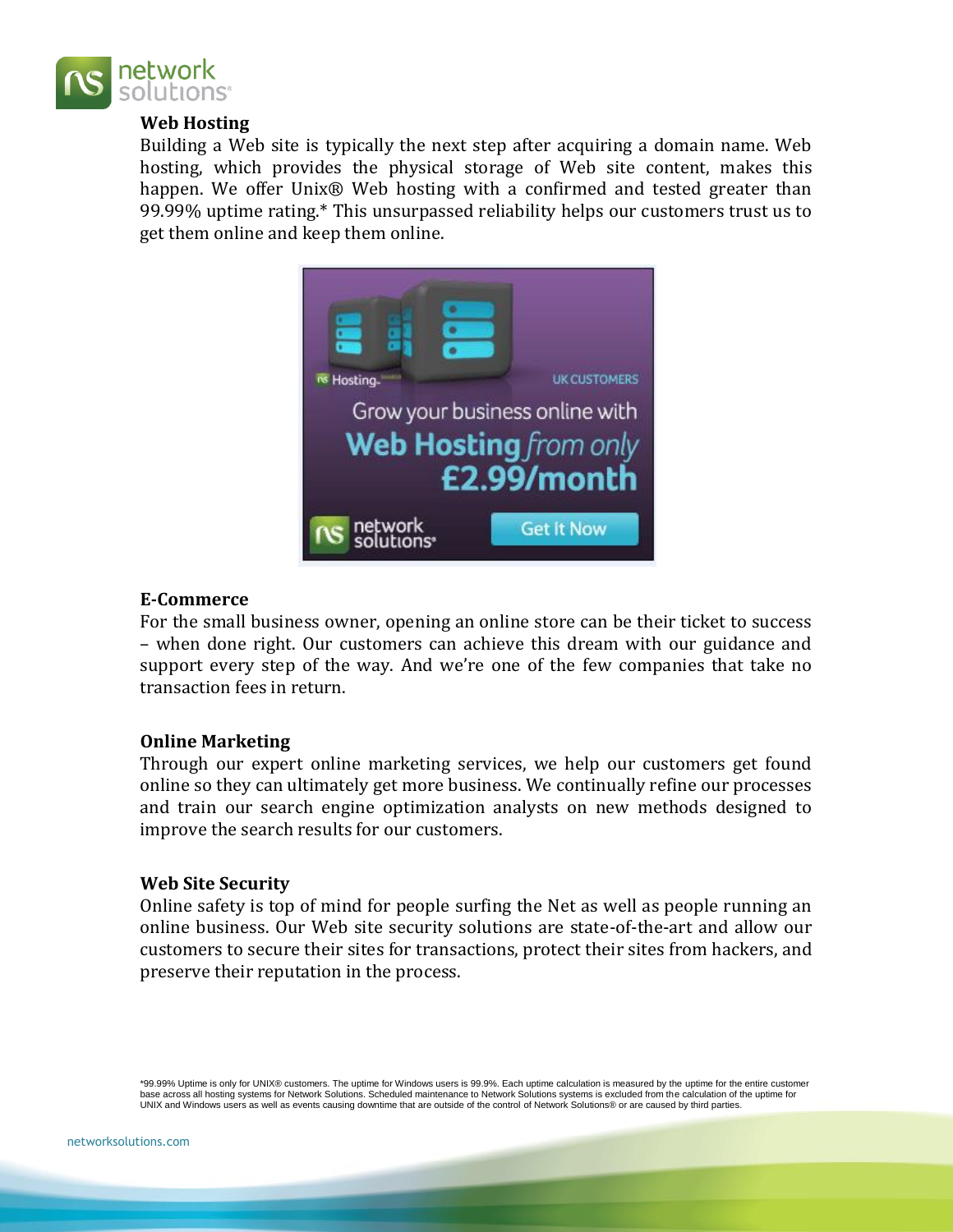

#### **Network Solutions® Awards and Recognition**





#### **Service**

Our commitment to lead, guide, support, and encourage small business customers as they build an online presence is demonstrated daily by our [award winning](http://www.about-networksolutions.com/jd-power.php) customer service support center. In addition, our customer support center was named one of the "Best Places to Work in PA," for the second consecutive year.

#### **Product**

Network Solutions was selected as FindMyHost's September 2007 and August 2010 Editors' Choice for Web Hosting provider.

Network Solutions has earned QuickBooks® Gold Developer status, the highest membership level offered by the Intuit® Developer Network, enabling small business owners using Network Solutions e-commerce Web site software packages to instantly transfer sales and customer information into their QuickBooks® software, as well as to use QuickBooks to update their sites.

#### **Why Partner with Network Solutions?**

We have been in business for over 30 years and our commitment to those we serve includes award‐winning, 24x7x365 customer support and online solutions that are simple, innovative and reliable.

By partnering with Network Solutions you can offer your customers an additional service, building on your existing product offering which can help you build customer loyalty. At the same time, you will earn incremental income from sales made through Network Solutions.

We use geo-targeting so that UK visitors to **[networksolutions.com](http://www.networksolutions.com/)** will see Web pages that are customised for the UK, with prices in pound sterling. This leads to higher conversion rates and therefore higher commissions for our affiliates.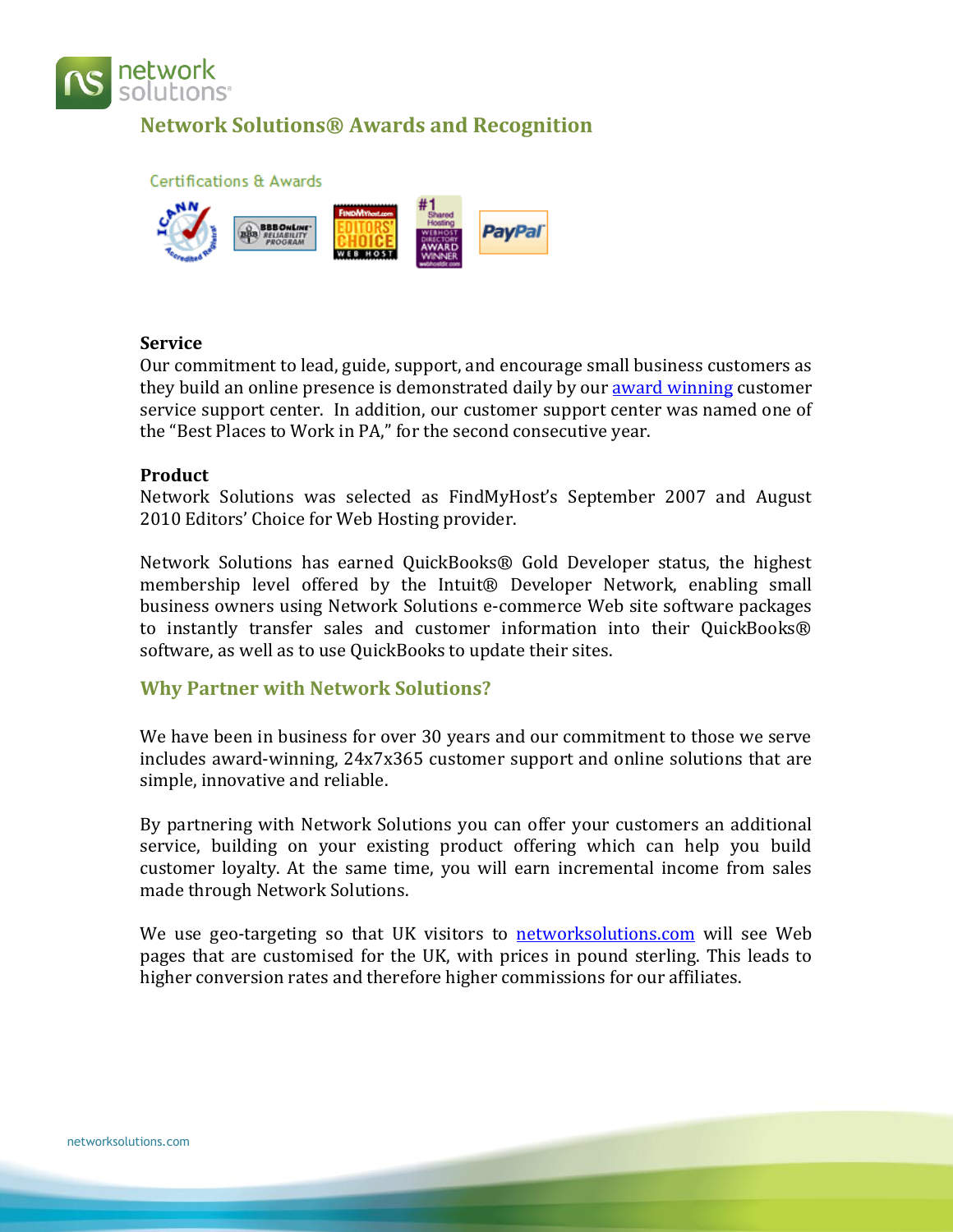

### **Make Money** Promoting Network Solutions Services



Network Solutions® runs a UK affiliate program on [Commission Junction.](https://signup.cj.com/member/brandedPublisherSignUp.do?air_refmerchantid=3187819) All you have to do is sign up to become an affiliate on our program, select our creative and links and start promoting them via your website, social media accounts, search engine or email activities and we will pay you a commission on any sales you generate for us.

#### **Affiliate Commissions**

We offer generous commissions and publisher bonuses via our affiliate program. Commissions vary based on products sold. Here is a list of commissions for some of our popular products:

- 30% for popular domain extensions, such as .com, .co.uk and .net
- £60.00 for annual Hosting Shared
- £90.00 for annual VPS Hosting
- 25% for Website Builder Tool
- 20% for SSL Certificates

As well as a vast range of banners and text links, we also run regular affiliate bonus schemes, voucher code offers and can even offer our affiliates bespoke creative and codes.

#### **How will the partnership be handled?**

We work in partnership with our acclaimed UK affiliate management agency Azam [Marketing](http://www.azam.net/) to make your affiliate campaigns a success.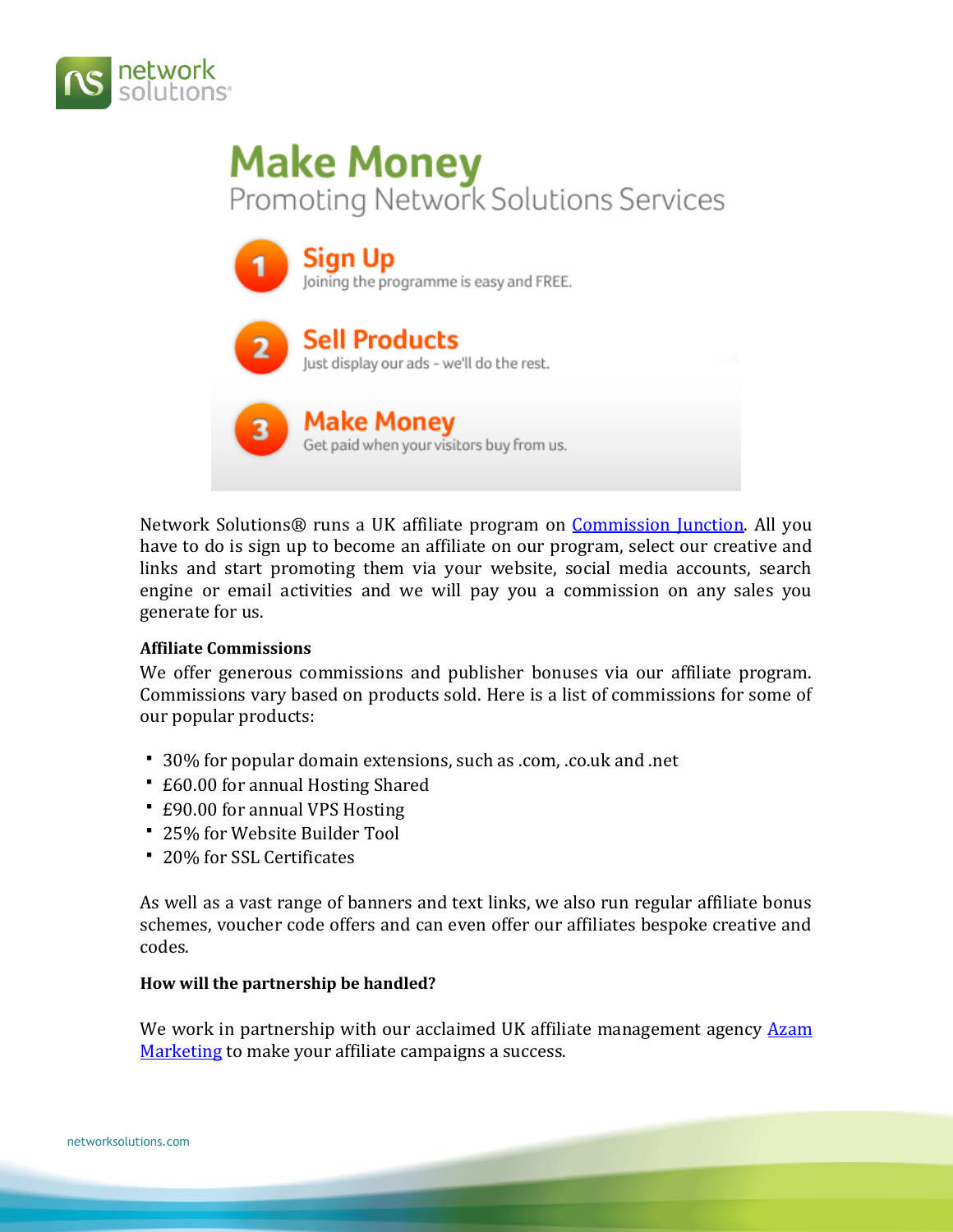

We provide you with a wide range of text links and banner ads to enable you to link to us.

Once you join the Network Solutions affiliate program, you will have access to all our marketing materials and be able to contact us with any questions or comments you may have relating to our program.

The sales tracking would be handled through Network Solutions affiliate network, Commission Junction. We utilise a sophisticated solution that ensures you are rewarded for every booking you generate.

You will be provided with a login that gives you real-time access to an interface that provides dozens of statistics including the number of banner impressions you have shown, the number of visitors sent to the Network Solutions website, how many have converted to sales etc.

Payments will be made directly to your bank account on a monthly basis. Our UK affiliate management agency Azam Marketing has over fourteen years' experience in affiliate marketing and e-commerce and, and, not only will they always be on hand to assist you with any queries you may have, but work with you to maximise your earnings through your partnership with Network Solutions.

#### **Next Steps**

You may find out more about Network Solutions UK affiliate program here on our [website.](http://www.networksolutions.com/uk-affiliate-program/index.jsp)

You may sign-up to the affiliate program on Commission Junction [here.](https://signup.cj.com/member/brandedPublisherSignUp.do?air_refmerchantid=3187819)

If you have any questions about becoming an affiliate of Network Solutions and increasing your earnings, please email Sinead Hernen, Director of Affiliate Partnerships at Azam Marketing at [ns@azam.net.](mailto:ns@azam.net)

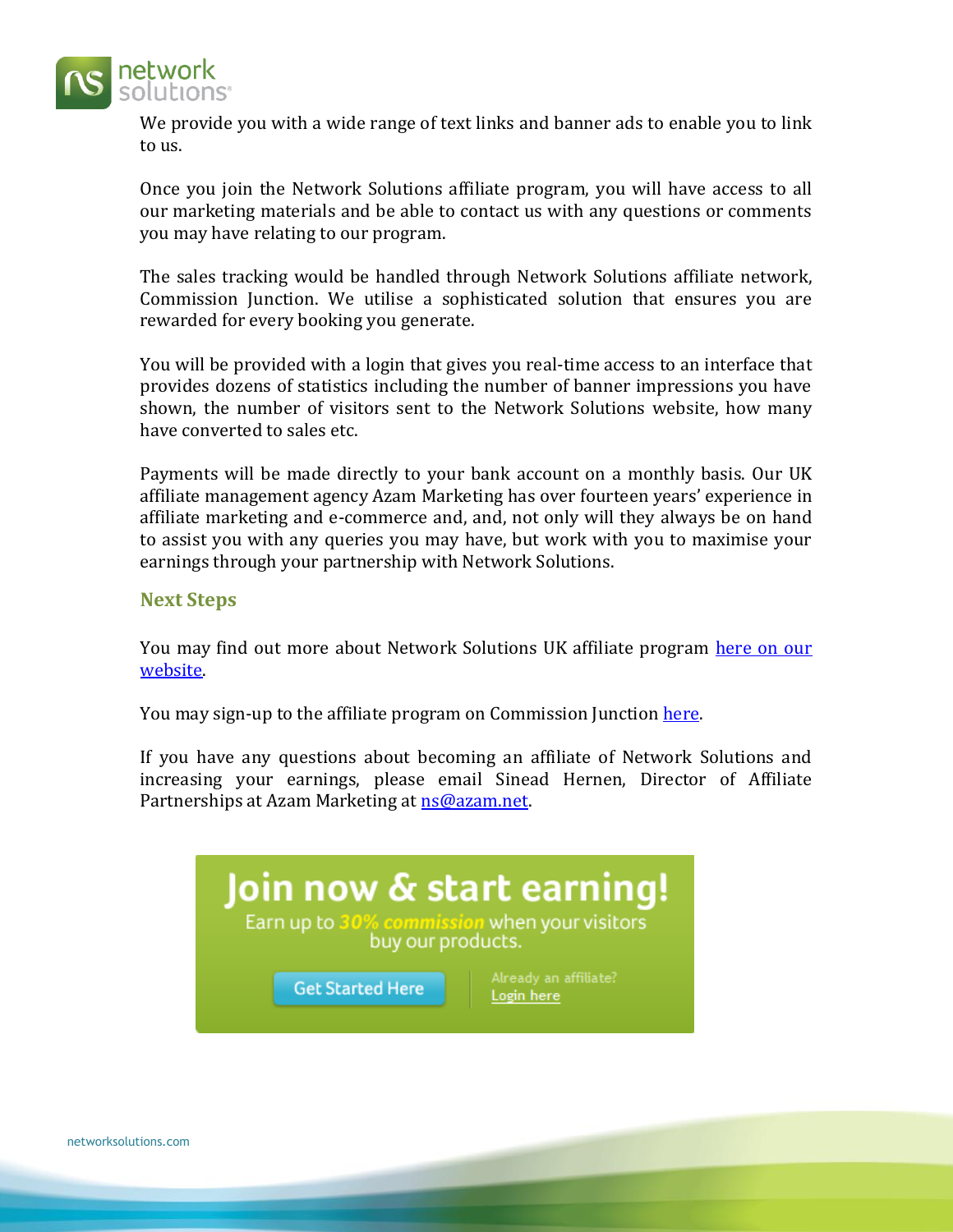

#### **UK Affiliate Program Policies**

#### **Brand PPC Guidelines**

- Affiliates are not permitted to bid on our brand copyrighted name and following key words within paid search activity or terms containing these key words: Networksolutions, Network Solutions, networksolutions.com, Network-solutions, netsol.
- Affiliates are not permitted to bid on misspells or variations of our brand names & keywords outlined above within paid search activity. Examples: netwoksolutions, networksolutons, netwrksolutions, solutions network etc.
- Affiliates are not permitted to bid on hybrid terms that contain our brand name (including misspells and variations) within paid search activity. Examples: networksolutionsdomains, networksolutionshosting, etc.
- Affiliates are not allowed to use any sites or landing pages that represent themselves or pass themselves off as Network Solutions or take any action that is likely to mislead third parties to believe such a site is the Network Solutions site.

If you are considering running PPC activity, please read through our policies carefully below. If you have any questions, please contact us at ns [at] azam.net.

#### **Ad Copy Restrictions**

- Affiliates are not permitted to use our brand name within their ad title for paid search activity.
- Affiliates are not permitted to use our brand name within their ad copy for paid search activity.
- Affiliates are not permitted to direct link by using our official URL as the display URL within their ad copy.
- ALL affiliates should add the following terms into their PPC campaign negative keyword lists: Network Solutions, networksolutions, networksolutions.com, networksolutions, Network Solutions domains, Network Solutions hosting, Network Solutions email, Network Solutions ecommerce, Network Solutions

dedicated servers, Network Solutions discount, hosting Network Solutions, Network Solutions – domains, networksolutionsuk.com, [www.networksolutions.com,](http://www.purpleparking.com/) netsol

#### **Domain Restrictions**

- Affiliates are not permitted to use domains containing our brand name (including misspells and variations) within paid search activity.
	- o Examples: www.networksolutionsanddomains.co.uk , www.networksolutionsandwebhosting.com,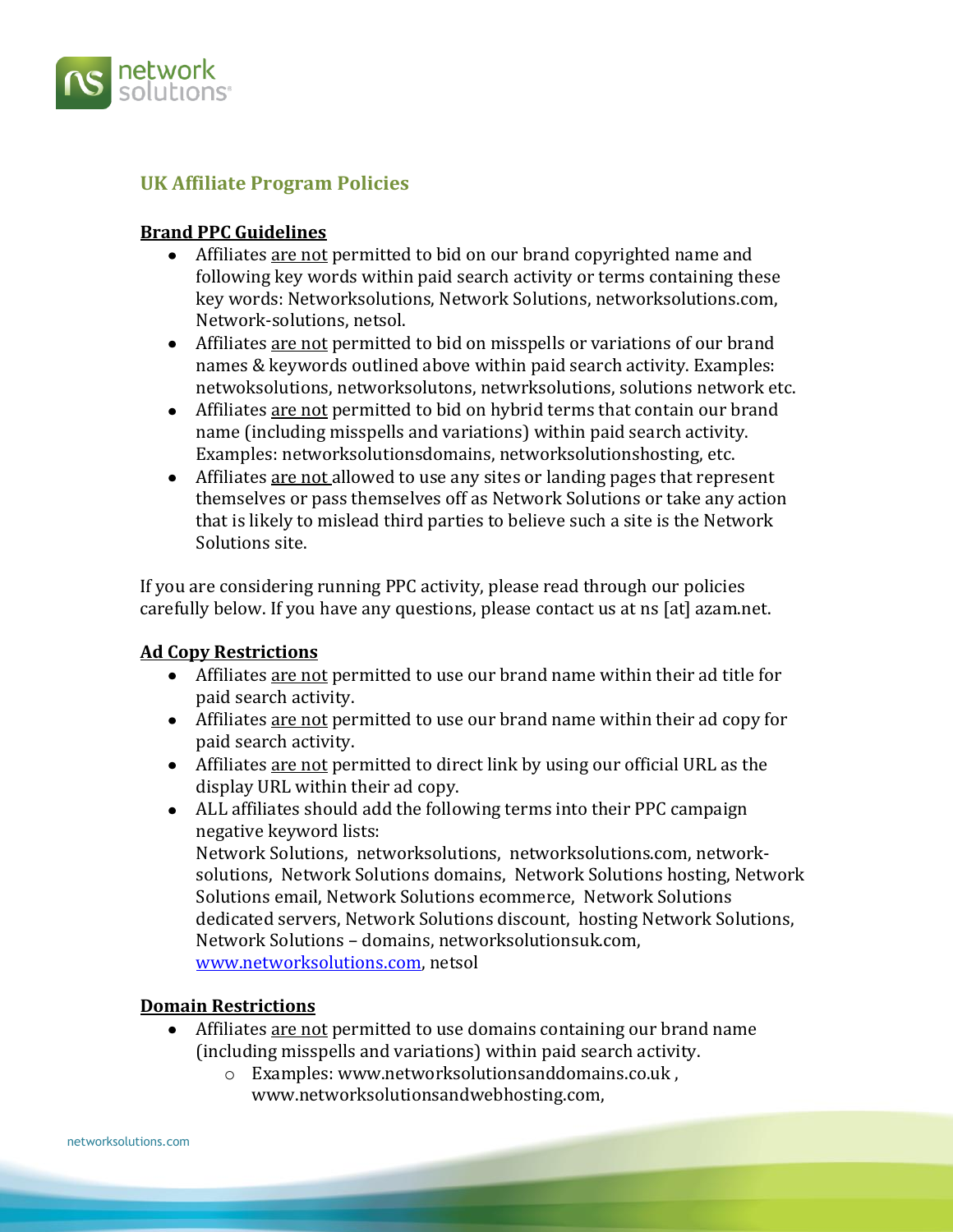

- o www.networksolutionshosting.org etc.
- Affiliates are permitted to use our brand name (including variations) within the sub folders of their domains for paid search activity.
	- o Examples: www.affiliatesite.co.uk/networksolutions, www.affiliatesite.com/networksolutions, www.affiliatesite.org/networksolutions etc.
- Affiliates are not permitted to use our brand name (including misspells and variations) as a sub domain of their own domains for paid search activity.
	- o Examples: www.networksolutions.affiliatesite.com, www. networksolutions.affiliatesite.co.uk, www. networksolutions.affiliatesite.tv etc.

**Email Policies for the Use of Email Creative** (email broadcasts by affiliates on their own lists and 3rd party lists)

Network Solutions permits email affiliates to use Network Solutions approved email creative when mailing their own databases. However, the following terms and conditions must be strictly adhered to:

- From Name: Sender domain or sender profile must not include any reference to Network Solution. The 'from' line should include the name of the entity actually sending the email (whether this is the Affiliate or an independent marketing provider engaged by the Affiliate).
- Subject line: There must be no reference to Network Solution in the subject line. The subject line must make clear that the email is a promotion / marketing email, by inclusion of the word 'PROMOTION' at the beginning of the subject line.
- Header: Insert company name of the company with whom the contact has registered. Header must include that email is brought to the customer by an independent marketing company, not from the Network Solutions directly. The name of the entity sending the email, i.e. the Affiliate or its independent marketing provider, should also be stated in the header.
- Footer: Registered postal address and a working unsubscribe link must be included as a minimum – and any other country specific legal requirements – but all information relates to sender and not to Network Solution.
- Suppression File: Up to date Suppression file provided by Network Solution must be applied to every broadcast.
- Email creative: Affiliates are required to use creative provided by Network Solution. If Affiliate wishes to develop their own creative, they should contact their account management team prior to commencing work for approval and guidance.
- Contents: Affiliates are not permitted to use contents form the network  $\bullet$ solution website without approval of their account manager.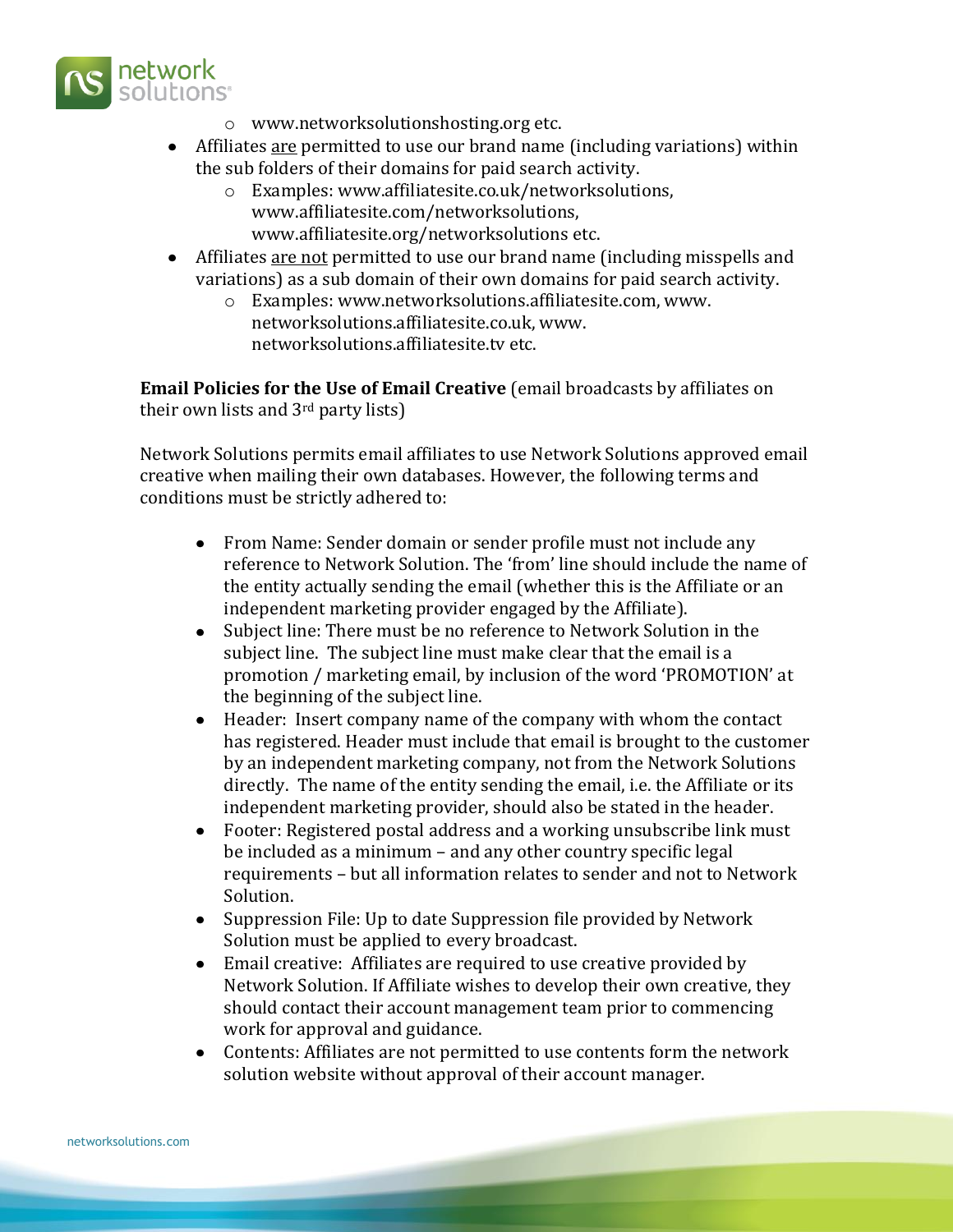

#### **From:** XXXX [Insert name of Affiliate or independent marketing provider engaged by the Affiliate to send the emails] [mailto:XXX@XXX.com ] **Sent:** Tuesday, June 19, 2011 7:13 PM **To:** XXXXX.XXX.COM **Subject:** PROMOTION - Special Package to match your registration - ENDS TODAY!

You have received this email as you have registered to receive our emails, XXX company ,

This email is brought to you by [*Insert name of* Affiliate or independent marketing provider engaged by the Affiliate], an independent marketing company, not from the advertiser directly.

 This is where the Network Solutions Creative can go – don't include any T & C's as we would on a Network Solution website.

If you would prefer not to receive any further correspondence from us then please follow the unsubscribe [link](http://e.mwmx05.com/util/opt_out.jsp?e=6X29_4gEnJh7TKwn59xpfue6lIigdrSe1u1bjPqMwMyg.A&s=8RUmbEMwXGT3lSMPqHQo82Q..A&v=9JVaMSZ047BlHp1FktsRRig..A)

#### **Pop-ups, pop-unders & iframes**

Any pop-up, pop-under or iframes that are used to force the cookie onto the users browser are entirely unacceptable.

#### **General Policies**

1. In addition to the policies for PPC advertising, affiliates are not permitted to use any sites or landing pages that represent themselves or pass themselves off as Network Solutions or take any action that is likely to mislead third parties to believe such a site is the Network Solutions site. Affiliates may not put the Network Solutions website into frames.

2. Any sites consistently presenting apparent offers from Network Solutions that do not exist will not be paid commission for their activity. This applies in particular to the promotion of discount or voucher codes. Affiliates will not be paid for such activity if: